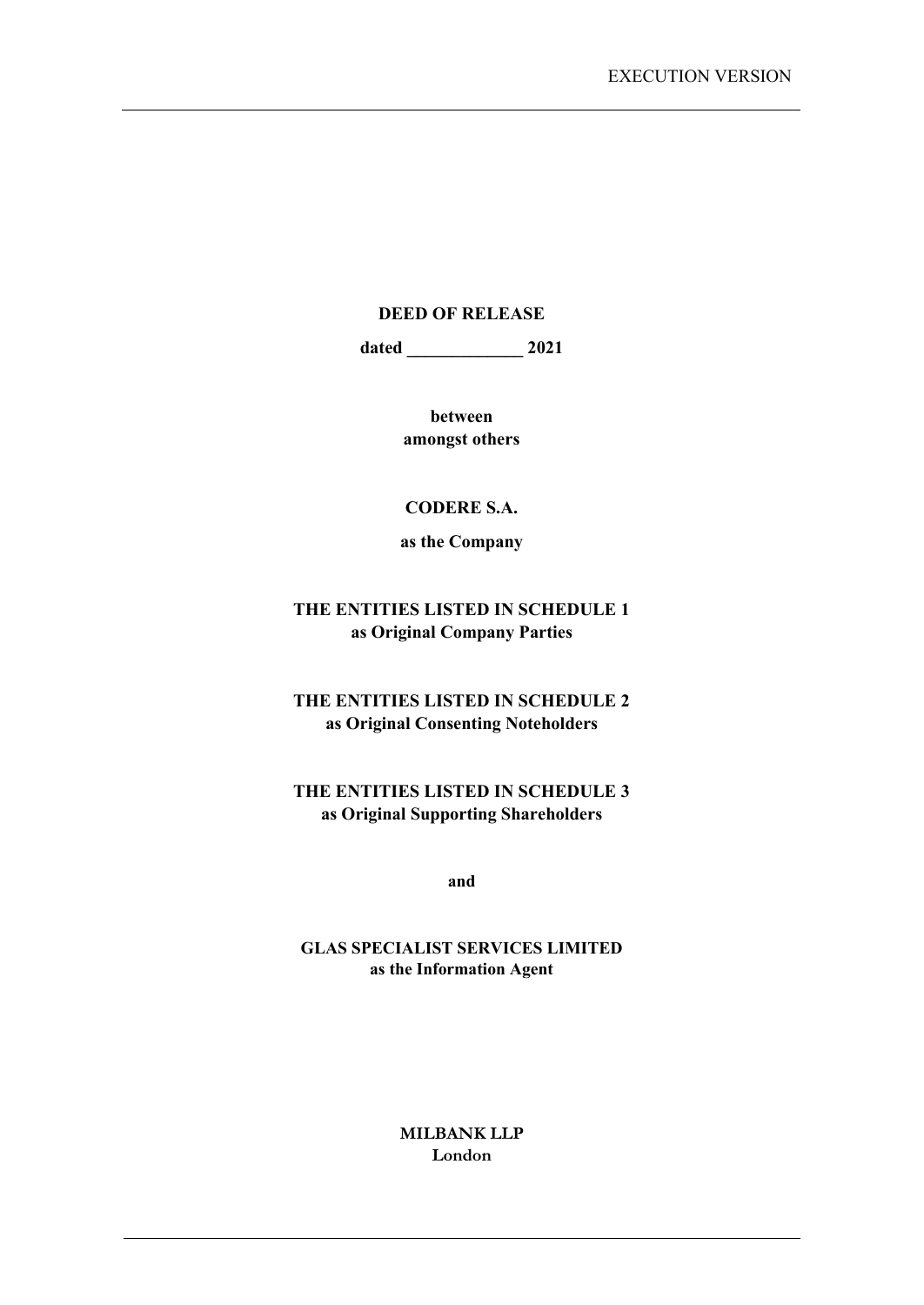## **CONTENTS**

| <b>Clause</b>                                                                                   | Page |  |  |
|-------------------------------------------------------------------------------------------------|------|--|--|
| 1.                                                                                              |      |  |  |
| 2.                                                                                              |      |  |  |
| 3.                                                                                              |      |  |  |
| 4.                                                                                              |      |  |  |
| 5.                                                                                              |      |  |  |
| 6.                                                                                              |      |  |  |
| 7.                                                                                              |      |  |  |
| 8.                                                                                              |      |  |  |
| 9.                                                                                              |      |  |  |
| 10.                                                                                             |      |  |  |
| 11.                                                                                             |      |  |  |
| 12.                                                                                             |      |  |  |
| 13.                                                                                             |      |  |  |
| 14.                                                                                             |      |  |  |
| 15.                                                                                             |      |  |  |
|                                                                                                 |      |  |  |
|                                                                                                 |      |  |  |
|                                                                                                 |      |  |  |
| Schedule 4 Form of Participating Creditor/Participating Company Party/Participating Shareholder |      |  |  |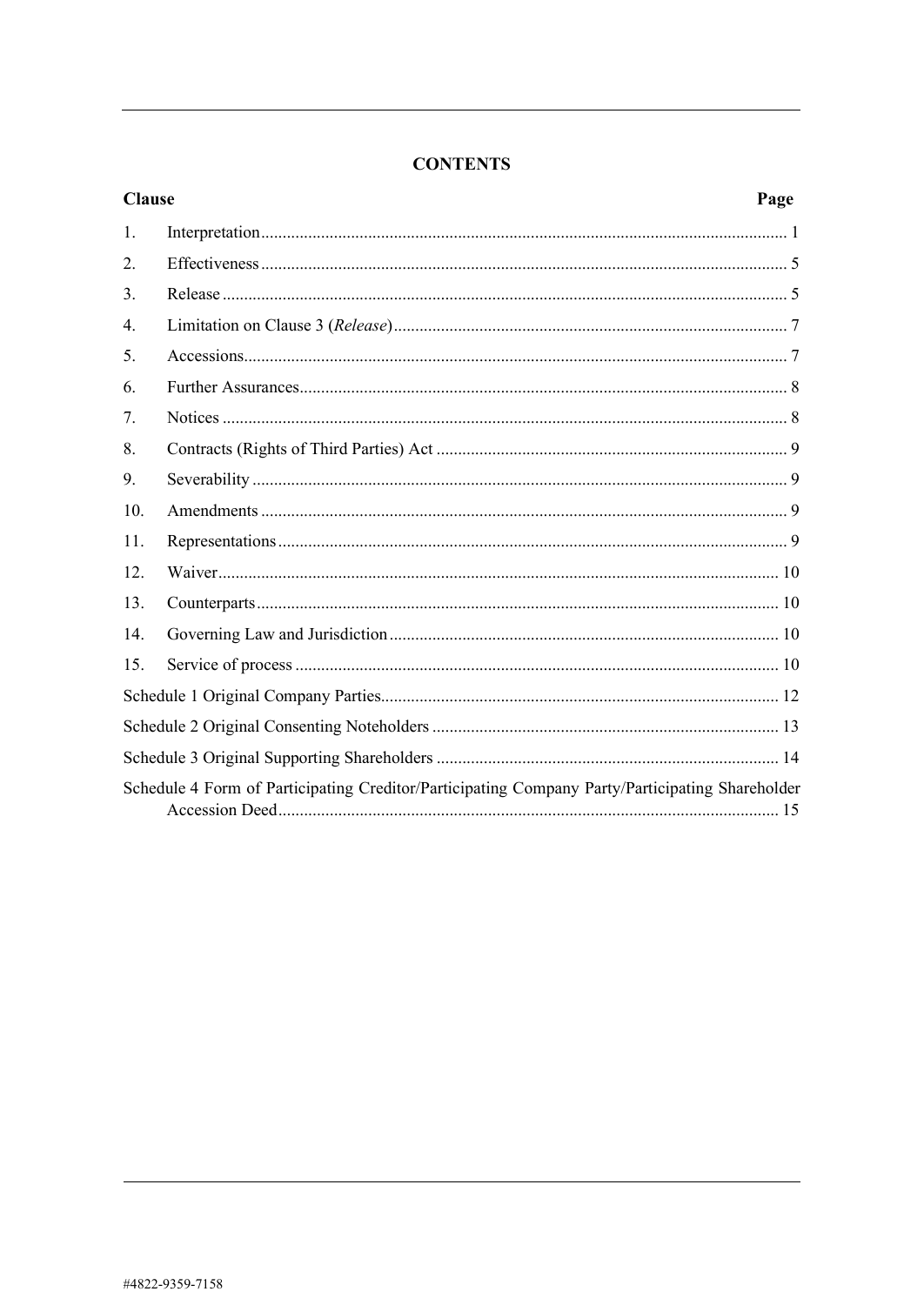**THIS DEED** (this "Deed") is dated 2021 and made amongst:

- (1) **CODERE S.A.** (the "**Company**");
- (2) **THE ENTITIES** listed in Schedule 1 (*Original Company Parties*) (and, together with the Company, the "**Original Company Parties**");
- (3) **THE ENTITIES** listed in Schedule 2 (*Original Consenting Noteholders*) (the "**Original Consenting Noteholders**");
- (4) **THE ENTITIES** listed in Schedule 3 (*Original Supporting Shareholders*) (the "**Original Supporting Shareholders**");
- (5) **EACH PARTICIPATING CREDITOR** (as defined below);
- (6) **EACH PARTICIPATING COMPANY PARTY** (as defined below);
- (7) **EACH PARTICIPATING SHAREHOLDER** (as defined below); and
- (8) **GLAS SPECIALIST SERVICES LIMITED** as information agent (the "**Information Agent**"),

(each party hereto, a "**Party**", and together, the "**Parties**")

in favour of:

(9) **THE RELEASED PERSONS** (as defined below).

#### **BACKGROUND**

- (A) The Company and certain of the Parties have negotiated the terms of, amongst other things, a restructuring of the Group. The Parties have entered into the Lock-Up Agreement or a Shareholder Undertaking to facilitate the implementation of the Restructuring.
- (B) The Parties have entered into this Deed to release and waive certain claims that they may have against the Released Persons.
- (C) It is intended that this Deed takes effect as a deed notwithstanding the fact that a party may only execute this document under hand.

#### **IT IS AGREED** as follows:

#### 1. **Interpretation**

1.1 Definitions

In this Deed:

"**Accession Deed**" means, with respect to a Participating Creditor, Participating Company Party or a Participating Shareholder, a document substantially in the form set out in [Schedule](#page-17-0) 4 (*[Form of Participating Creditor/Participating Company Party/Participating](#page-17-0)  [Shareholder Accession Deed](#page-17-0)*).

"**Adviser**" means, in respect of any person, any legal or financial adviser to that person.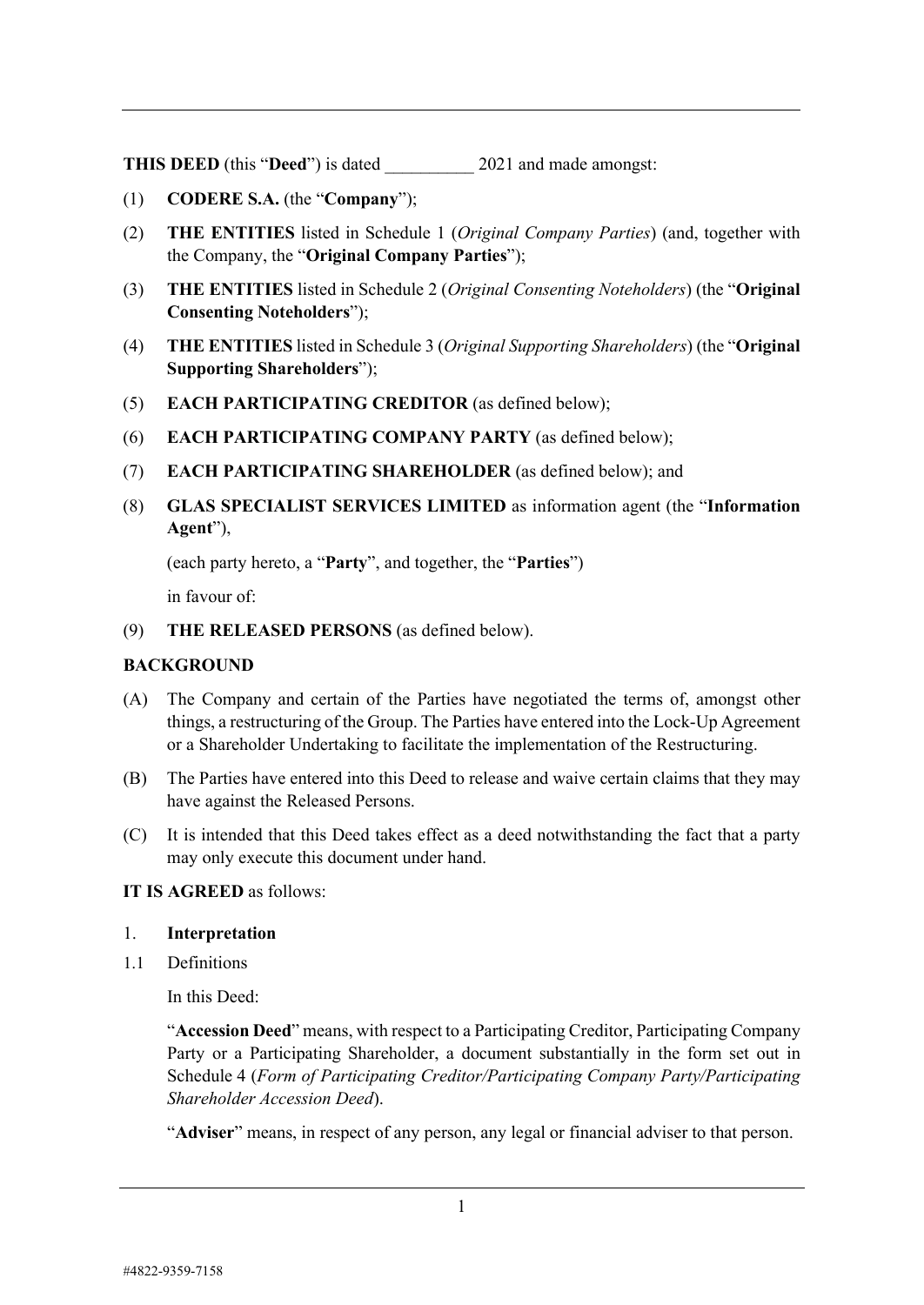"**Affiliate**" has the meaning given to that term in the Lock-Up Agreement.

#### "**Administrative Party**" means:

- (a) GLAS Trustees Limited in its capacity as trustee under the NSSN Indenture and SSN Indenture;
- (b) GLAS Trust Corporation Limited in its capacity as security agent under the NSSN Indenture and SSN Indenture;
- (c) Global Loan Agency Services Limited in its capacity as paying agent under the NSSN Indenture and SSN Indenture;
- (d) GLAS Americas LLC in its capacity as registrar and transfer agent under the NSSN Indenture and SSN Indenture; and
- (e) GLAS Specialist Services Limited in its capacity as information agent under the Lock-Up Agreement.

"**Business Day**" has the meaning given to that term in the Lock-Up Agreement.

"**Claim**" means all claims (including cross claims, counterclaims, and rights of setoff and/or recoupment), actions, causes of action, suits, debts, accounts, interests, liens, Liabilities, promises, warranties, damages and consequential damages, demands, agreements, obligations, bonds, bills, specialties, covenants, controversies, variances, trespasses, judgments, executions, costs, expenses or other claims of whatever nature or kind, in each case whether liquidated or unliquidated, fixed or contingent, matured or unmatured, known or unknown, foreseen or unforeseen, direct or indirect, asserted or unasserted (including any derivative claims or claims brought by or on behalf of such party) now existing or hereafter arising, in law, equity, or otherwise and "**Claims**" shall be construed accordingly.

"**Company Support Termination Time**" has the meaning given to that term in the Lock-Up Agreement.

"**Effective Time**" means:

- (a) with respect to each Party other than a Participating Creditor, Participating Company Party or Participating Shareholder, the date on which each Original Company Party, each Original Consenting Noteholder, each Original Supporting Shareholder and the Information Agent has entered into this Deed; and
- (b) with respect to each Participating Creditor, Participating Company Party or Participating Shareholder, the date of its Accession Deed.

"**Excluded Persons**" means [*Names redacted*] or any of their Affiliates or Representatives for actions, omissions or circumstances that are under direct or indirect discussion in or the subject matter of any proceedings before any administration, court or arbitral tribunal, it being noted that nothing will limit any future claim or action against the Excluded Persons in relation to those actions, omissions or circumstances.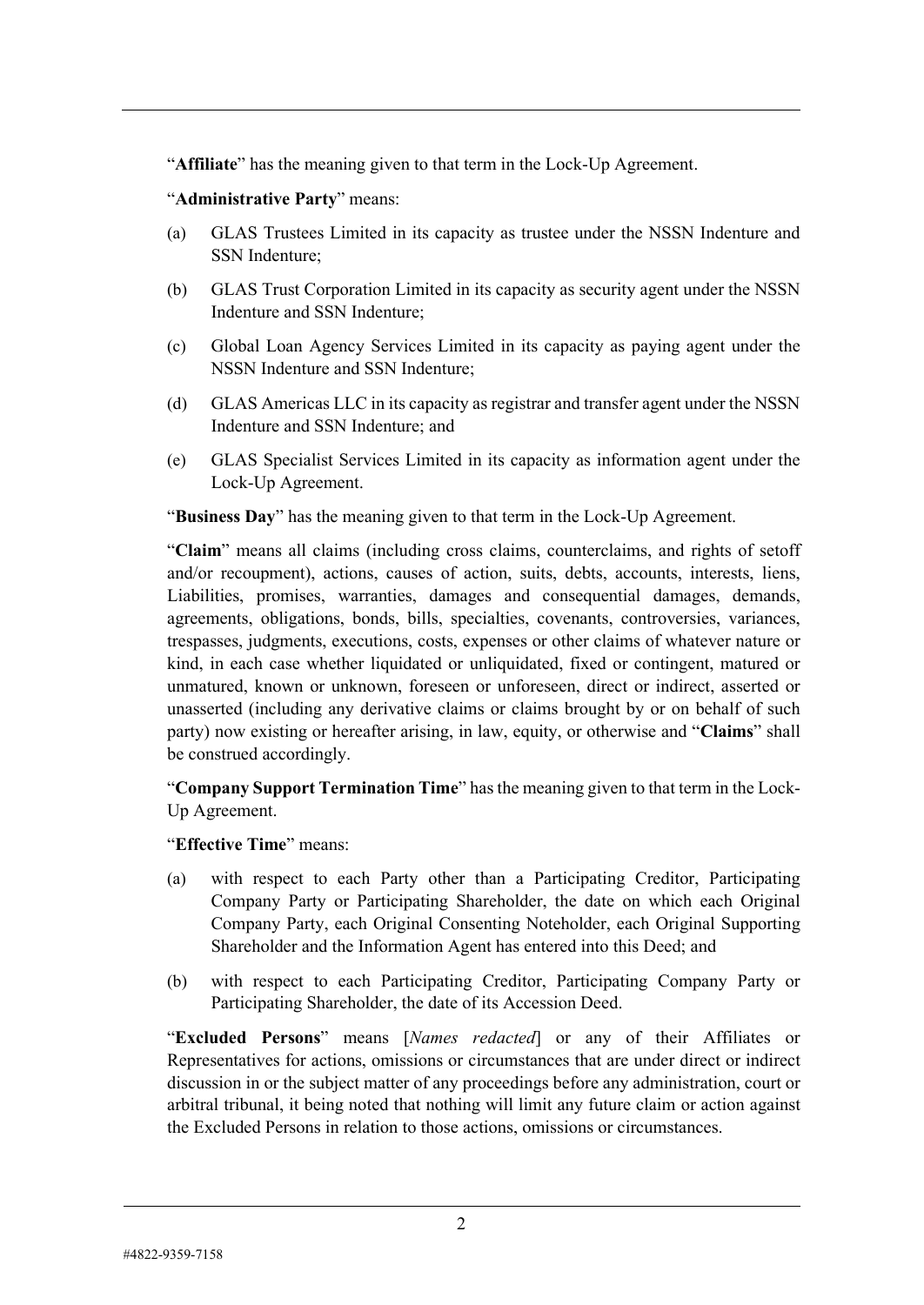"**Debt Document**" has the meaning given to that term in the Intercreditor Agreement.

"**Group**" has the meaning given to that term in the Lock-Up Agreement.

"**Group Representative**" means in respect of any Original Company Party or Participating Company Party, all of that person's past, present or future officers, directors, managers, employees, agents, representatives, consultants, advisory board members and Advisers, in each case solely in its capacity and in the performance of its duties as such.

"**Intercreditor Agreement**" has the meaning given to that term in the Lock-Up Agreement.

"**Liability**" or "**Liabilities**" means any present or future obligation, demand, liability, complaint, claim, counterclaim, potential counterclaim, debt, right of set-off, indemnity, right of contribution, cause of action (including, without limitation in negligence), administrative, criminal or regulatory claim or infraction, nullity claims (*acciones de nulidad*) or any claim relating to or presented in any bankruptcy, insolvency, concurso or similar process, petition, right or interest of any kind or nature whatsoever at any time and in any capacity whatsoever and whether it arises at common law, in equity, in contract, in tort, or by statute, direct or indirect, joint or several, foreseen or unforeseen, contingent or actual, accrued or unaccrued, liquidated or unliquidated, present or future, known or unknown, disclosed or undisclosed, suspected or unsuspected, however and whenever arising and in whatever capacity, in the State of New York, England and Wales or under the laws of Spain, Luxembourg or in any other jurisdiction under whatever applicable law.

"**Luxco 1**" has the meaning given to that term in the Lock-Up Agreement.

"**Participating Creditor**" has the meaning given to it in Clause [5.1.](#page--1-0)

"**Participating Company Party**" has the meaning given to it in Clause [5.2.](#page--1-1)

"**Participating Shareholder**" has the meaning given to it in Clause [5.3.](#page--1-2)

"**Related Fund**" has the meaning given to that term in the Lock-Up Agreement.

#### <span id="page-4-0"></span>"**Released Person**" means:

- (a) each Party (including each person that becomes a Participating Creditor, Participating Company Party o[r a Participatin](#page--1-3)g Shareholder by acceding to this Deed in accordance with Clause 5 (*Accessions*));
- (b) each Administrative Party; and
- (c) each Representative of any person that falls under Paragraph[s \(a\)](#page-4-0) to (b) (inclusive) of this definition of "Released Persons".

"**Representative**" means: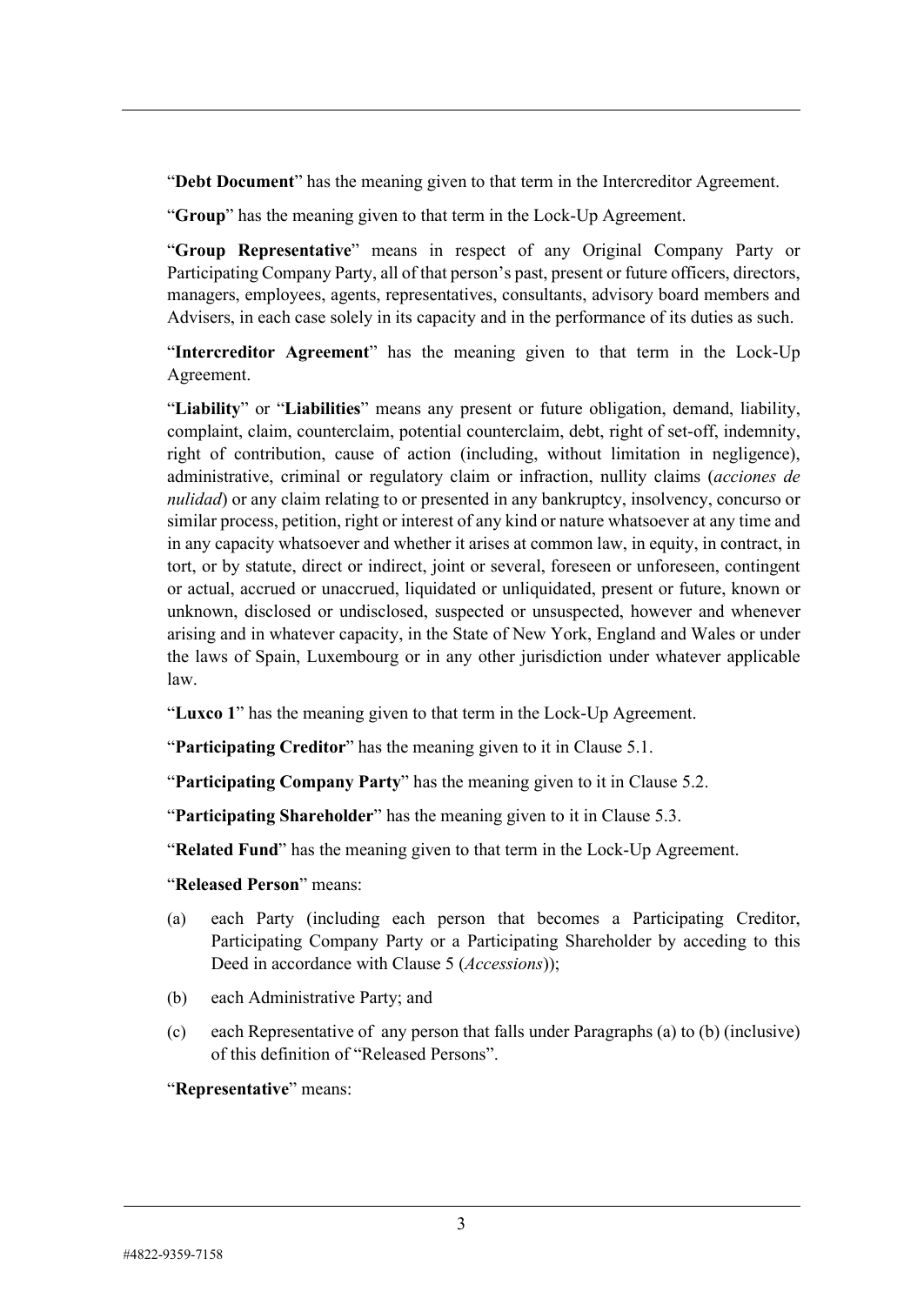- (a) in respect of an Original Company Party or Participating Company Party, all of that person's Group Representatives;
- (b) in respect of a person other than an Original Company Party or Participating Company Party, all of that person's past, present or future:
	- (i) Affiliates, Related Funds, investment managers, investment sub advisers, collateral manager and investment advisers; and
	- (ii) officers, directors, managers, partners, employees, agents, representatives, consultants, advisory board members and Advisers,

in each case solely in its capacity and in the performance of its duties as such.

"**Release Termination Date**" has the meaning given to that term in Clause [4.](#page-8-0)

"**Releasing Party**" means each Original Company Party, Original Consenting Noteholder, Original Supporting Shareholder and each person that becomes a Participating Creditor, Participating Company Party or a Participating Shareholder by acceding to this Deed in accordance with Clause [5](#page-8-1) (*[Accessions](#page-8-1)*)).

"**Restructuring**" has the meaning given to that term in the Lock-Up Agreement.

"**Lock-Up Agreement**" means the agreement dated on or about the date hereof entered into by, amongst others, the Company, the Original Consenting Noteholders party thereto, the Company Parties party thereto, and the Information Agent.

"**Restructuring Document**" has the meaning given to that term in the Lock-Up Agreement.

"**Restructuring Effective Date**" has the meaning given to that term in the Lock-Up Agreement.

"**Shareholder Undertaking**" has the meaning given to that term in the Lock-Up Agreement.

"**Subsidiary**" has the meaning given to that term in the Lock-Up Agreement.

"**Termination Date**" has the meaning given to that term in the Lock-Up Agreement.

1.2 Construction

In this Deed, unless the contrary intention appears, a reference to:

- (a) this Deed includes all schedules, appendices and other attachments hereto;
- (b) unless otherwise expressly stated herein, an agreement, deed or other document is a reference to such agreement, deed or other document as amended and an amendment includes a supplement, novation, extension (whether of maturity or otherwise), restatement, re-enactment or replacement (however fundamental and whether or not more onerous) and as amended will be construed accordingly;
- (c) a person includes any individual, company, corporation, unincorporated association or body (including a partnership, trust, fund, joint venture or consortium),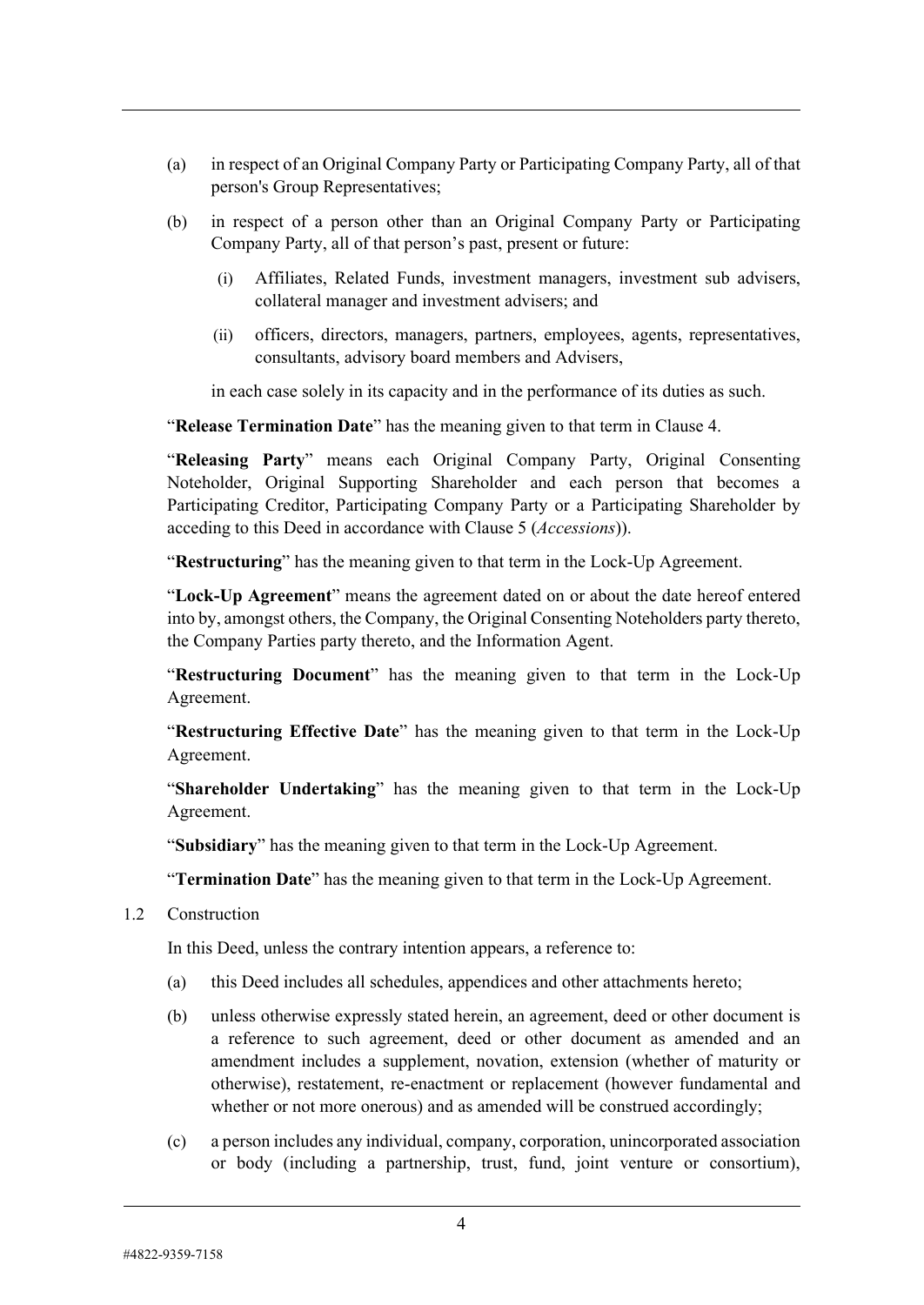government, state, agency, organisation or other entity whether or not having separate legal personality;

- (d) a provision of law is a reference to that provision as extended, applied, amended or re-enacted and includes any subordinate legislation;
- (e) "include" or "including" shall mean include or including without limitation;
- (f) the singular includes the plural (and vice versa);
- (g) a Clause, a Paragraph or a Schedule is a reference to a clause or paragraph of, or a schedule to, this Deed; and
- (h) headings to Clauses and Schedules are for ease of reference only and no headings or recitals shall affect the construction or interpretation of this Deed.

## 2. **Effectiveness**

The Parties hereby agree that this Deed shall be immediately unconditional and effective upon the date on which each Original Company Party, each Original Consenting Noteholder, each Original Supporting Shareholder and the Information Agent has entered into this Deed.

## <span id="page-6-0"></span>3. **Release**

- <span id="page-6-1"></span>3.1 Subject to the remainder of this Clause [3,](#page-6-0) with effect from the relevant Effective Time, each Releasing Party hereby irrevocably and unconditionally, waives, releases and discharges to the fullest extent permitted by law any Liability of a Released Person to a Releasing Party whatsoever and howsoever arising, in each case that it ever had, may have or hereafter can, shall or may have, in connection with or by reason of or resulting directly or indirectly from that Released Person's participation in any steps and/or actions taken or omissions occurring in the period on and from 1 January 2021 to and including the Release Termination Date in connection with the Restructuring and, following execution of the Lock-Up Agreement and/or any Shareholder Undertaking, in accordance with the Lock-Up Agreement and any Shareholder Undertaking to which it is a Party, in particular but without limitation:
	- (a) the participation in and/or negotiation, consideration and/or implementation of the Restructuring, including:
		- (i) participation in any discussions and negotiations with stakeholders of the Group;
		- (ii) reviewing the Group's existing capital structure, including the consideration of liquidity options and alternatives to the Restructuring, and the determining to pursue the Restructuring rather than any such alternatives; and
		- (iii) any negotiation, promulgation, approval of or other step in relation to any waivers, supplements, amendments and/or restatements in connection with any Debt Document; and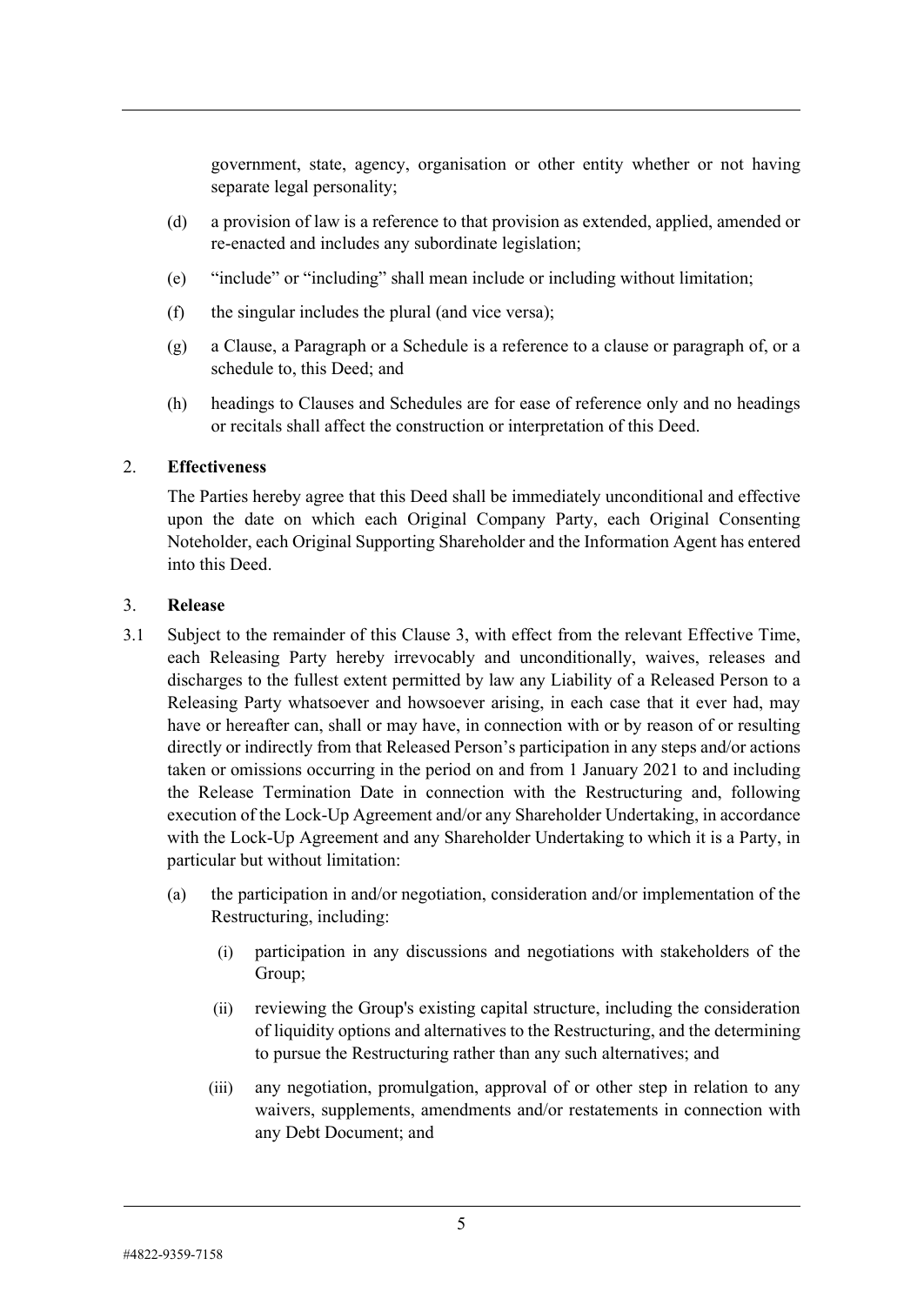- (b) the execution of this Deed, the Lock-Up Agreement, any Shareholder Undertaking and any Restructuring Documents, and the carrying out of the steps and transactions contemplated thereby (including, without limitation, in preparation for the windingup or dissolution of the Company and/or Luxco 1) in accordance with their terms; and
- (c) any aspect of the dealings or relationships between or among any Releasing Party, on the one hand, and any of the Released Persons, on the other hand, relating to any or all of the matters, documents, transactions, actions or omissions referenced in this Clause [3.1.](#page-6-1)
- <span id="page-7-0"></span>3.2 Subject to the remainder of this Clause [3,](#page-6-0) with effect from the relevant Effective Time, each Releasing Party hereby absolutely, unconditionally and irrevocably, covenants and agrees with and in favour of each Released Person that such Releasing Party will not sue on or otherwise assert in any proceeding (at law, in equity, in any regulatory proceeding or otherwise in any jurisdiction) any Claim against any Released Person released, remised and discharged by such Releasing Party pursuant to Clause [3.1.](#page-6-1)
- 3.3 Nothing in Clause [3.1](#page-6-1) or Clause [3.2](#page-7-0) shall apply:
	- (a) to any Claim which a Releasing Party may be entitled to bring against a Released Person or Liability of a Released Person for criminal acts, fraud, wilful misconduct or gross negligence;
	- (b) to any Claim which a Releasing Party has or may be entitled to bring against a Released Person or Liability of a Released Person arising from or pursuant to any Debt Document, the Lock-Up Agreement, any Shareholder Undertaking or any Restructuring Document to which such Released Person is a party;
	- (c) to any Claim which a Releasing Party may be entitled to bring against its own Representative or Liability of a Representative to the Releasing Party in respect of which it is a Representative;
	- (d) in respect of a Releasing Party, to any Released Person (who is not a Party to this Deed) who:
		- (i) brings any Claim against that Releasing Party or any Representative of that Releasing Party; or
		- (ii) participates in or funds any Claim against that Releasing Party or any Representative of that Releasing Party other than if and to the extent such participation is requested or required by law or any court of competent jurisdiction; and
	- (e) to any Claim relating to, or any Liability in respect of, any Excluded Persons.
- 3.4 Nothing in Clause [3.1](#page-6-1) or Clause [3.2](#page-7-0) shall prevent a Releasing Party responding to or taking any action to defend itself in any Claim which is asserted against it or any of its Representatives.

#4822-9359-7158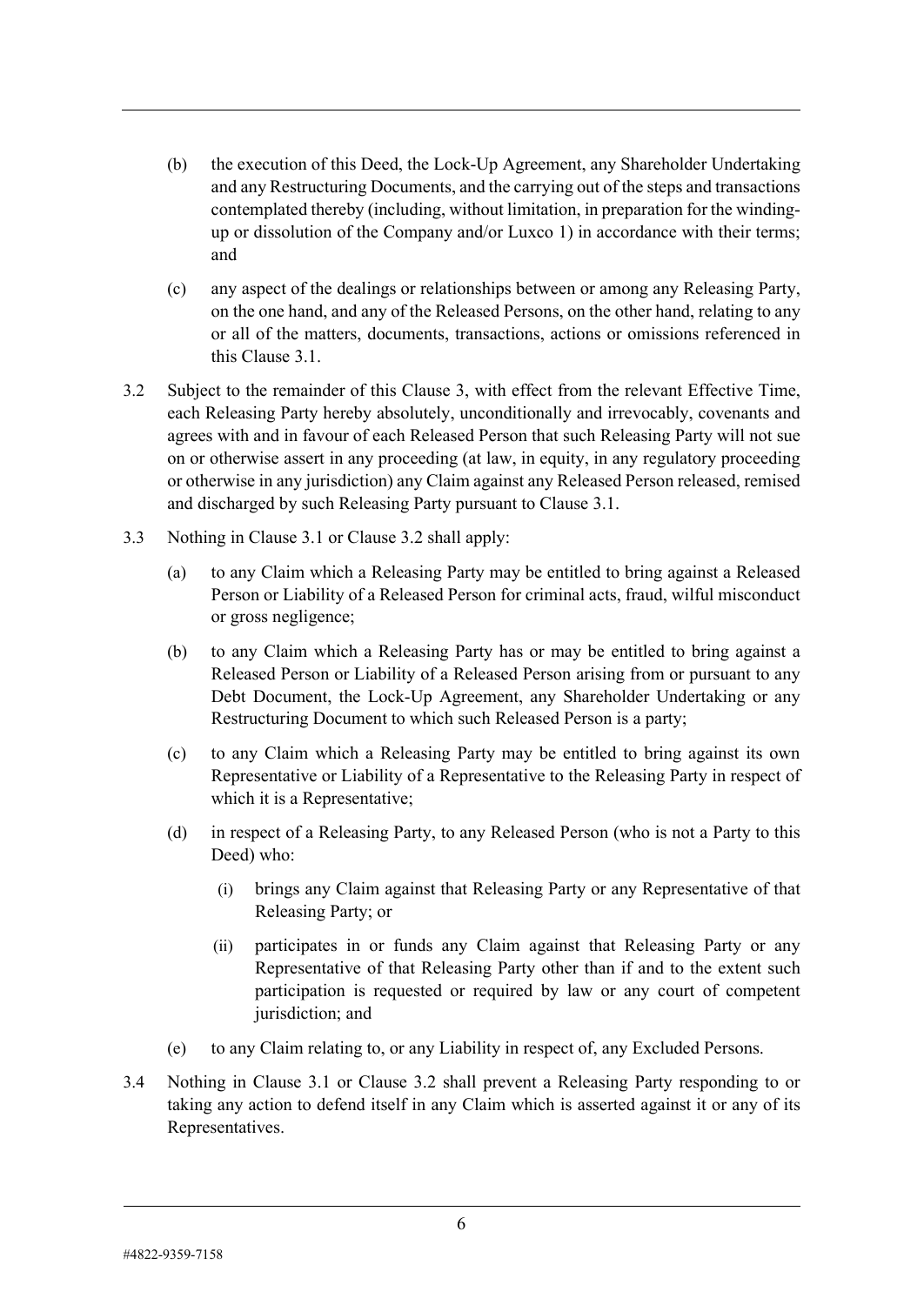3.5 The provisions of this Clause [3](#page-6-0) shall take effect in respect of a Released Person notwithstanding the fact that such Released Person became a Released Person after the date of this Deed.

## <span id="page-8-0"></span>4. **Limitation on Clause [3](#page-6-0) (***Release***)**

Claus[e 3](#page-6-0) (*Release*) shall not apply to any omissions occurring or steps and/or actions taken on, or at any time following, the earliest to occur of:

- (a) the Company Support Termination Time;
- (b) the Termination Date; and
- (c) the Restructuring Effective Date,

## (the "**Release Termination Date**").

## <span id="page-8-1"></span>5. **Accessions**

- <span id="page-8-2"></span>5.1 A person who accedes to the Lock-Up Agreement as:
	- (a) an Additional Consenting NSSN Holder (as defined in the Lock-Up Agreement); or
	- (b) an Additional Consenting SSN Holder (as defined in the Lock-Up Agreement),

shall accede to this Deed as a Releasing Party and a Released Person by delivering a duly completed and executed Accession Deed to the Information Agent (each such person who delivers such duly completed and executed Accession Deed, a "**Participating Creditor**").

- <span id="page-8-3"></span>5.2 A person who accedes to the Lock-Up Agreement as an Additional Company Party shall accede to this Deed as a Releasing Party and a Released Person by delivering a duly completed and executed Accession Deed to the Information Agent (each such person who delivers such duly completed and executed Accession Deed, a "**Participating Company Party**").
- <span id="page-8-4"></span>5.3 A person who executes a Shareholder Undertaking shall accede to this Deed by delivering a duly completed and executed Accession Deed to the Information Agent (each such shareholder who delivers such duly completed and executed Accession Deed, a "**Participating Shareholder**").
- 5.4 On the delivery of an Accession Deed by a Participating Creditor, Participating Company Party or a Participating Shareholder (as applicable) to the Information Agent:
	- (a) this Deed shall be read and construed as if such acceding entity were a Party to this Deed; and
	- (b) the Participating Creditor, Participating Company Party or the Participating Shareholder (as applicable) agrees to be bound by the terms of this Deed as a Participating Creditor, Participating Company Party or a Participating Shareholder (as applicable) and a Party from the date of the relevant Accession Deed.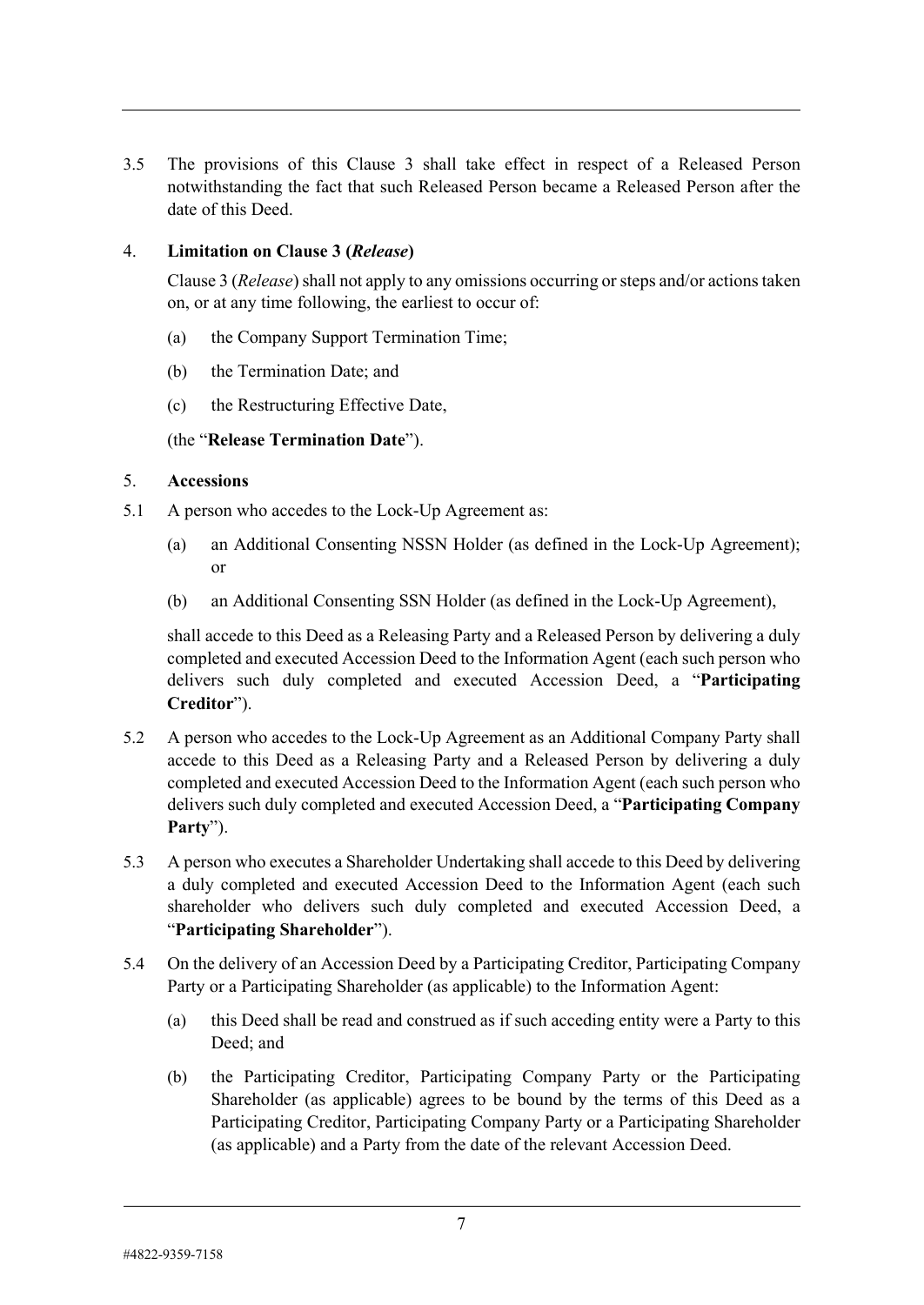## 6. **Further Assurances**

Each Releasing Party agrees to (and the Company shall procure that members of the Group will) cooperate with each other Party and to take any such action as may be reasonably necessary or desirable to give effect to the waivers, releases and discharges referred to in Clause [3](#page-6-0) (*[Release](#page-6-0)*), including by execution of any and all relevant agreements and other documents.

## <span id="page-9-4"></span>7. **Notices**

- <span id="page-9-1"></span>7.1 Subject to Clause [7.2,](#page-9-0) any communication to be made under or in connection with this Deed shall be made in writing by letter or by email to the address or email address for notices identified by that person under the Lock-Up Agreement or Shareholder Undertaking.
- <span id="page-9-2"></span><span id="page-9-0"></span>7.2 The address and email address (and the department or officer, if any, for whose attention the communication is to be made) of each Party for any communication or document to be made or delivered under or in connection with this Deed is as set out in Clause [7.1](#page-9-1) or:
	- (a) for any Party other than the Information Agent, any substitute address or email address or department or officer as that Party may notify to the Information Agent; or
	- (b) for the Information Agent, any substitute address or email address or department or officer as the Information Agent may notify to the Original Company Parties, Original Consenting Noteholders, Original Supporting Shareholders, Participating Noteholders, Participating Company Parties and Participating Shareholders,

in each case, by not less than five (5) Business Days' written notice.

- 7.3 If the Information Agent receives a notice of substitute notice details from a Party pursuant to Clause [7.2\(a\)](#page-9-2) above, it shall promptly provide a copy of that notice to all the other Parties.
- <span id="page-9-3"></span>7.4 Any communication under or in connection with this Deed (including the delivery of any Accession Deed given pursuant to Clause [7.1\)](#page-9-1) will be deemed to be given when actually received (regardless of whether it is received on a day that is not a Business Day or after business hours) in the place of receipt.
- 7.5 For the purposes of Clause [7.4,](#page-9-3) any communication under or in connection with this Deed made by or attached to an email will be deemed received only on the first to occur of the following:
	- (a) when it is dispatched by the sender to each of the relevant email addresses specified by the recipient, unless for each of the addressees of the intended recipient, the sender receives an automatic non-delivery notification that the email has not been received (other than an out of office greeting for the named addressee) and the sender receives the notification of non-delivery within one hour after dispatch of the email by the sender;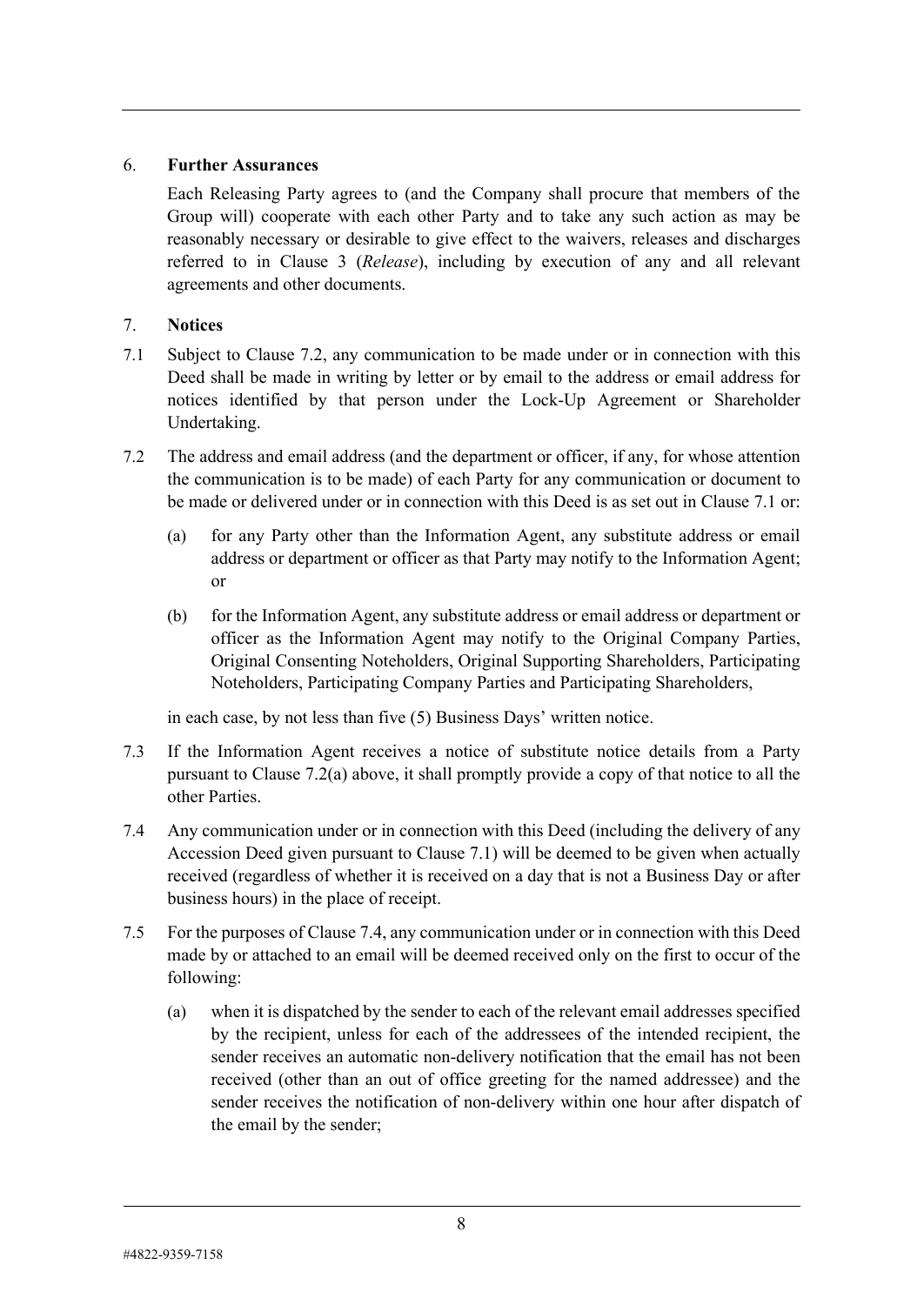- (b) the sender receiving a message from the intended recipient's information system confirming delivery of the email; and
- (c) the email being available to be read at one of the email addresses specified by the recipient,

provided that, in each case, the email is in an appropriate and commonly used format, and any attached file is a pdf, jpeg, tiff or other appropriate and commonly used format.

7.6 Any communication provided under or in connection with this Deed must be in English.

#### 8. **Contracts (Rights of Third Parties) Act**

- 8.1 Other than as provided in Clause [8.2](#page-10-0) below, a person who is not party to this Deed has no right under the Contracts (Rights of Third Parties) Act 1999 to enforce or to enjoy the benefit of any term of this Deed.
- <span id="page-10-0"></span>8.2 A Released Person may rely on and enforce the terms of this Deed as if it were a Party to this Deed.

#### <span id="page-10-1"></span>9. **Severability**

9.1 If any provision of this Deed is or becomes invalid, illegal or unenforceable, it shall be deemed modified to the minimum extent necessary to make it valid, legal and enforceable. If such modification is not possible, the relevant provision shall be deemed deleted and the Parties shall use all reasonable efforts to replace it by a valid and enforceable substitute provision the effect of which is as close to its intended effect as possible. Any modification to or deletion of a provision under this Claus[e 9](#page-10-1) (*[Severability](#page-10-1)*) shall not affect the validity and enforceability of the rest of this Deed.

#### 10. **Amendments**

No amendment to or waiver of any terms of this Deed may be made without the prior written consent of each Party.

#### 11. **Representations**

Each Party represents and warrants to each other Party on the date on which it becomes a Party to this Deed that:

- (a) it is duly incorporated or duly established and validly existing under the law of its jurisdiction of incorporation or formation;
- (b) it has the power to enter into and perform, and has taken all necessary action to authorise the entry into and performance of this Deed and the transactions contemplated by it;
- (c) the obligations expressed to be assumed by it under this Deed are legal, valid, binding and enforceable obligations except as enforcement may be limited by bankruptcy, insolvency, reorganization, moratorium, or other similar laws relating to or limiting creditors' rights generally or by equitable principles relating to enforceability or a ruling of any court of competent jurisdiction;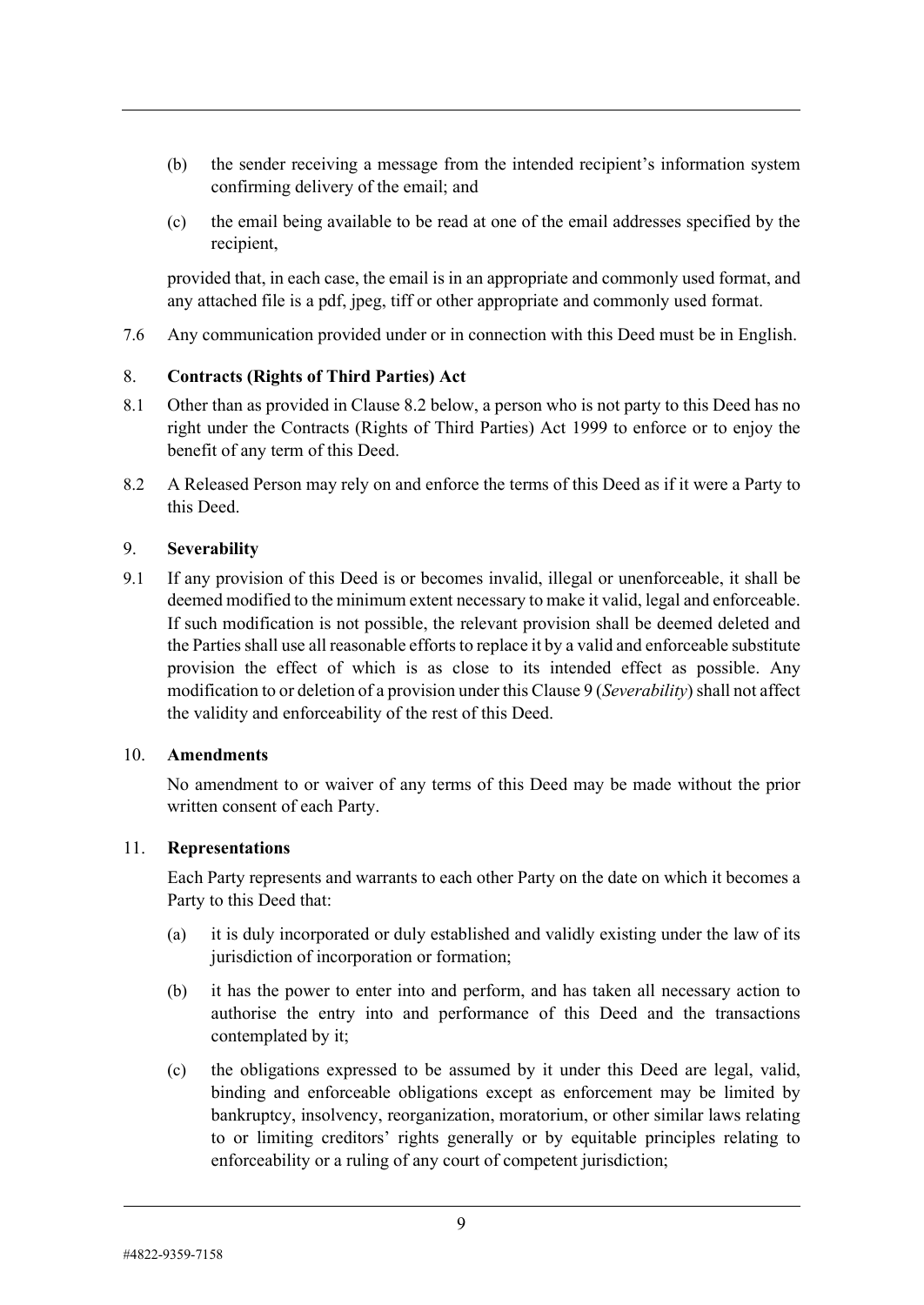- (d) the entry into and performance by it of, and the transactions contemplated by this Deed do not and will not conflict with:
	- (i) any agreement, mortgage, bond or other instrument or treaty to which it is a party or which is binding upon it or any of its assets (save as specifically contemplated by the performance of its obligations under this Deed);
	- (ii) its constitutional documents; or
	- (iii) any law, regulation or official or judicial order applicable to it; and
- (e) all acts, conditions and things required to be done, fulfilled and performed in order:
	- (i) to enable it lawfully to enter into, exercise its rights under, and perform and comply with the obligations expressed to be assumed by it in this Deed; and
	- (ii) to ensure that the obligations expressed to be assumed by it in this Deed are legal, valid and binding,

have been done, fulfilled and performed and are in full force and effect.

#### 12. **Waiver**

No course of dealing or the failure of any Party to enforce any of the provisions of this Deed shall in any way operate as a waiver of such provisions and shall not affect the right of such Party or Released Person thereafter to enforce each and every provision of this Deed in accordance with its terms.

#### 13. **Counterparts**

This Deed may be executed in any number of counterparts, and by each party on separate counterparts. Each counterpart is an original, but all counterparts shall together constitute one and the same instrument. Delivery of a counterpart of this Deed by e-mail attachment shall be an effective mode of delivery.

## 14. **Governing Law and Jurisdiction**

- 14.1 This Deed and all non-contractual or other obligations arising out of or in connection with it are governed by English law.
- 14.2 The courts of England have exclusive jurisdiction to settle any dispute arising from or connected with this Deed (a "**Dispute**"), including a Dispute regarding the existence, validity or termination of this Deed or relating to any non-contractual or other obligation arising out of or in connection with this Deed or the consequences of its nullity.
- 14.3 The parties agree that the courts of England are the most appropriate and convenient courts to settle any Dispute and, accordingly, that they will not argue to the contrary.

#### 15. **Service of process**

15.1 Subject to Clause [15.2 below,](#page-12-0) each Party agrees that without preventing any other mode of service, any document in an action (including a claim form or any other document to

#4822-9359-7158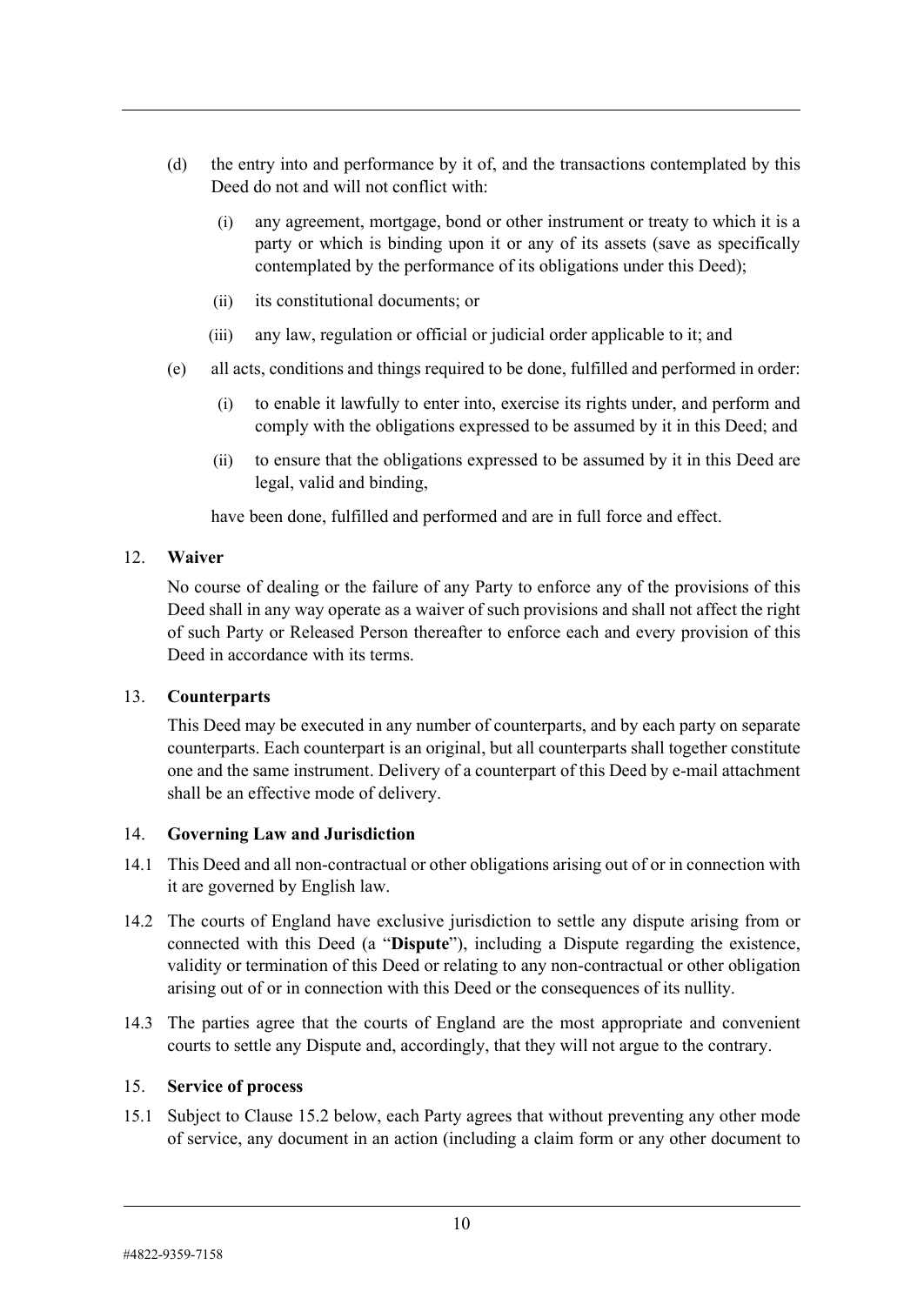be served under the Civil Procedure Rules) may be served on any Party by being delivered to or left for that Party at its address for service of notices under Clause [7](#page-9-4) (*[Notices](#page-9-4)*).

- <span id="page-12-0"></span>15.2 Without prejudice to any other mode of service allowed under any relevant law, each Original Company Party and Participating Company Party (other than a Company Party incorporated in England and Wales):
	- (a) irrevocably appoints Codere Finance 2 (UK) Limited (the "**Co-Issuer**") of Suite 1, 3rd Floor 11 - 12 St. James's Square, London, United Kingdom, SW1Y 4LB as its agent for service of process in relation to any process before the English courts in connection with this Deed (and the Co-Issuer by its execution of this Deed, accepts that appointment); and
	- (b) agrees that failure by an agent for service of process to notify any relevant Party of the process will not invalidate the process concerned.
- 15.3 If any person appointed as an agent for service of process by an Original Company Party or Participating Company Party is unable for any reason to act as agent for service of process, such Original Company Party or Participating Company Party must immediately appoint another agent and notify the Parties of the name and address details of such agent for service of process.
- <span id="page-12-1"></span>15.4 Each Party which does not provide an address in England & Wales at which it resides or carries on business and at which it may be served with proceedings (whether in the body of this Deed, on its signature page, or in its Accession Deed, it being understood that any address so included shall be deemed to be such an address unless otherwise indicated) shall promptly upon becoming a Party to this Deed, appoint a process agent to accept service of process in England in any legal action or proceedings arising out of or in connection with this Deed and shall notify the Information Agent of such appointment. The appointment of a process agent by the relevant parties in Clause [15.2](#page-12-0) above, shall satisfy those parties' obligations under this Clause [15.4.](#page-12-1)

**THIS DEED** has been entered into and delivered as a deed on the date stated at the beginning of this Deed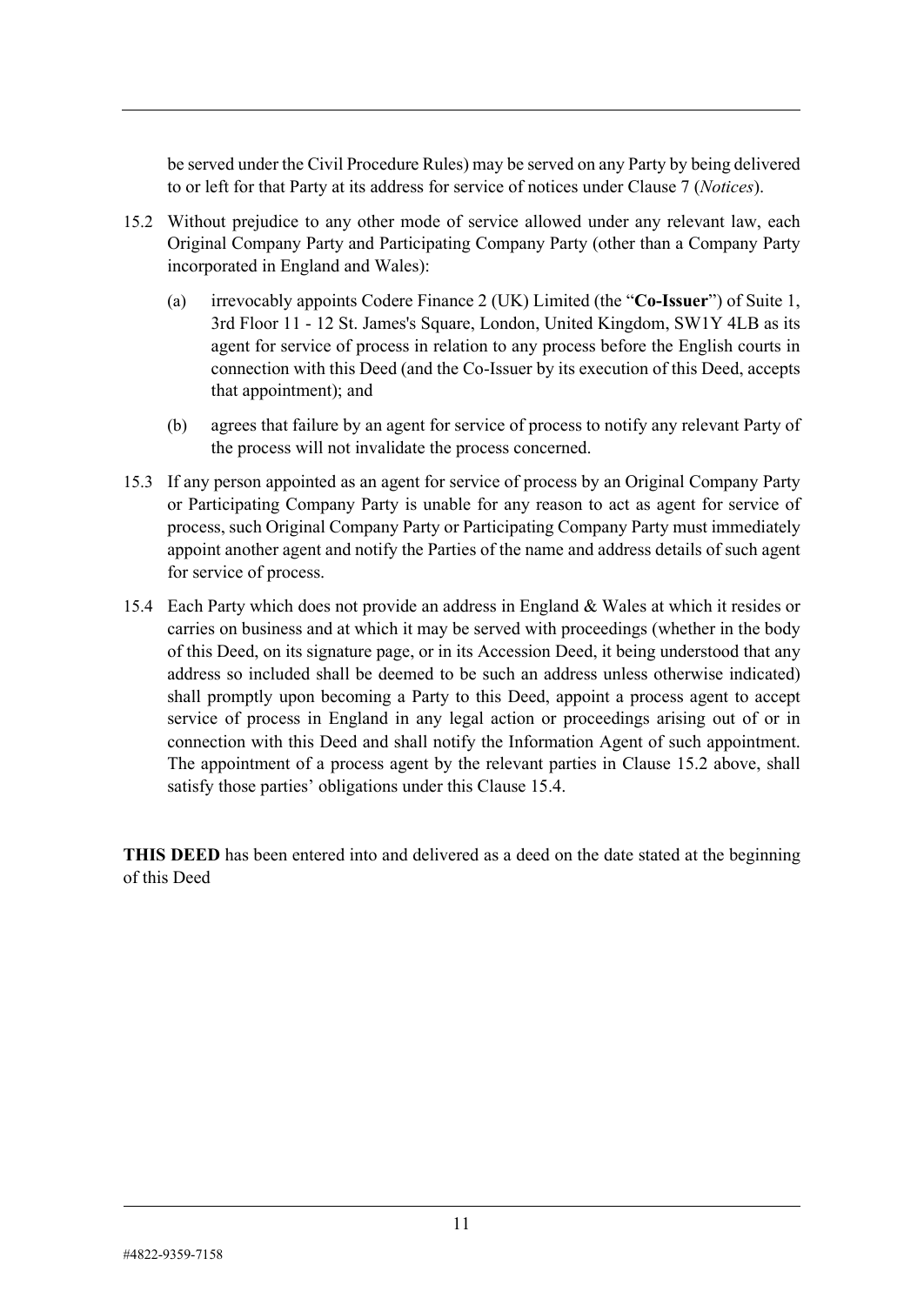| <b>Schedule 1</b>               |
|---------------------------------|
| <b>Original Company Parties</b> |

| Obligor                               | <b>Jurisdiction</b> |
|---------------------------------------|---------------------|
| Codere Newco, S.A.U.                  | Spain               |
| Codere, S.A.                          | Spain               |
| Codere Luxembourg 1 S.à r.l.          | Luxembourg          |
| Codere Luxembourg 2 S.à r.l.          | Luxembourg          |
| Codere Finance 2 (Luxembourg) S.A.    | Luxembourg          |
| Codere Finance 2 (UK) Limited         | <b>UK</b>           |
| Codere Internacional, S.A.U.          | Spain               |
| Codere Apuestas España, S.L.U.        | Spain               |
| Codere España, S.A.U.                 | Spain               |
| Nididem, S.A.U.                       | Spain               |
| Codere Operadoras De Apuestas, S.L.U. | Spain               |
| JPVMATIC 2005, S.L.U.                 | Spain               |
| Codere Internacional Dos, S.A.U.      | Spain               |
| Codere America, S.A.U.                | Spain               |
| Colonder, S.A.U.                      | Spain               |
| Operiberica, S.A.U.                   | Spain               |
| Codere Latam, S.A.                    | Spain               |
| Codematica S.R.L.                     | Italy               |
| Codere Network S.p.A.                 | Italy               |
| Codere Italia S.p.A.                  | Italy               |
| Operbingo Italia S.p.A.               | Italy               |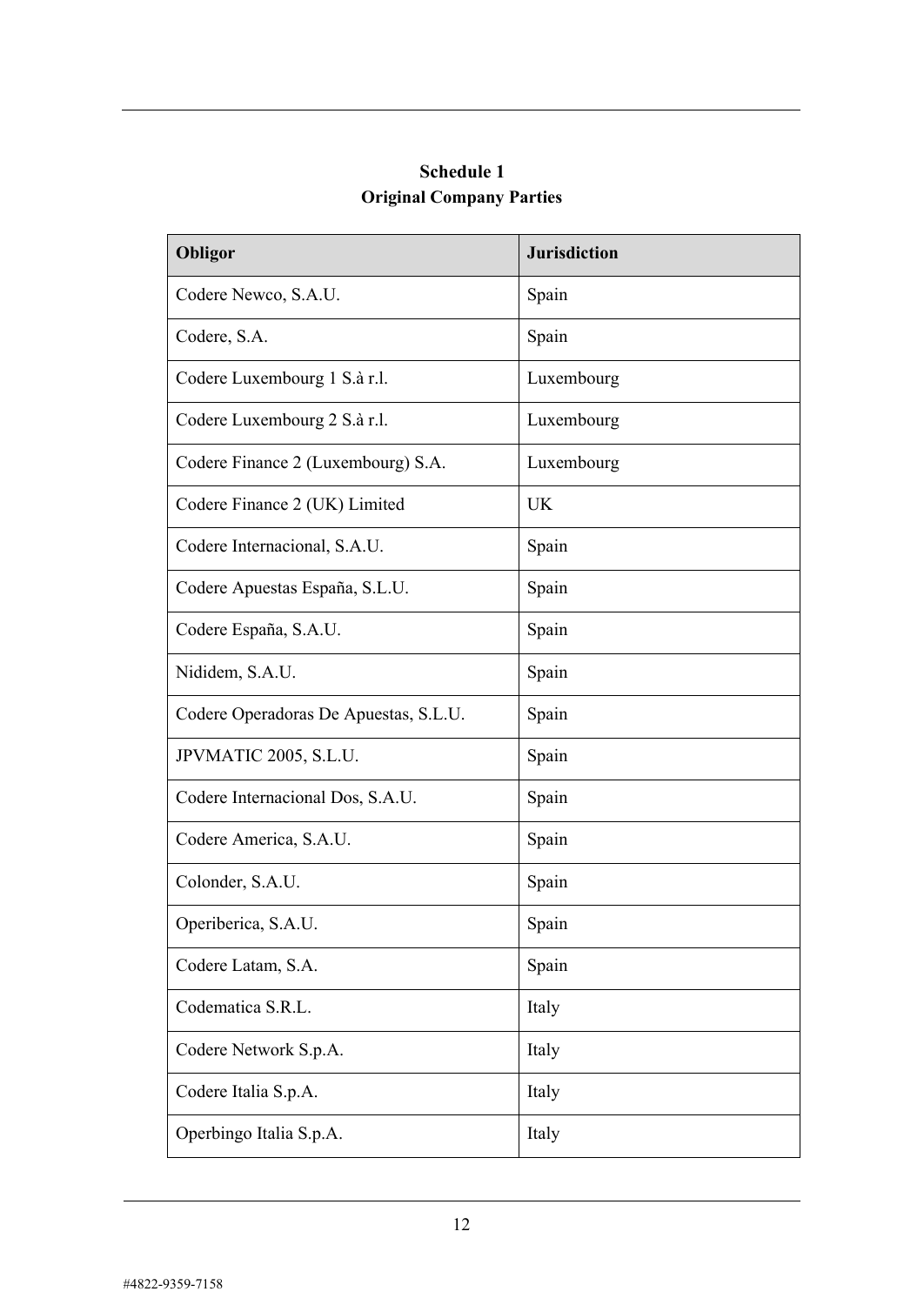| Codere Argentina S.A.      | Argentina |
|----------------------------|-----------|
| Interjuegos S.A.           | Argentina |
| Intermar Bingos S.A.       | Argentina |
| Bingos Platenses S.A.      | Argentina |
| Bingos del Oeste S.A.      | Argentina |
| San Jaime S.A.             | Argentina |
| Iberargen S.A.             | Argentina |
| Interbas S.A.              | Argentina |
| Codere Latam Colombia S.A. | Colombia  |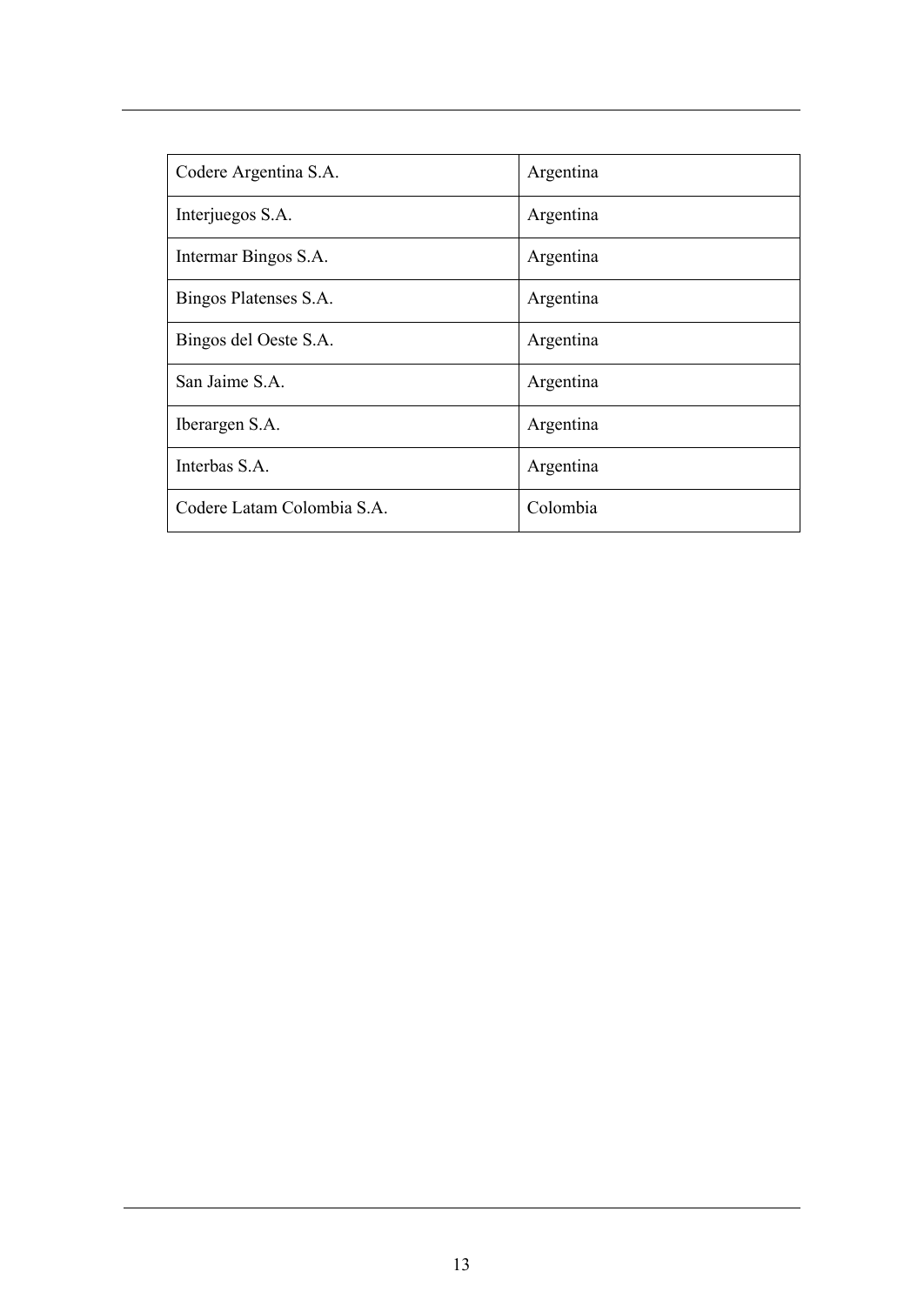# **Schedule 2 Original Consenting Noteholders**

[*Names Redacted*]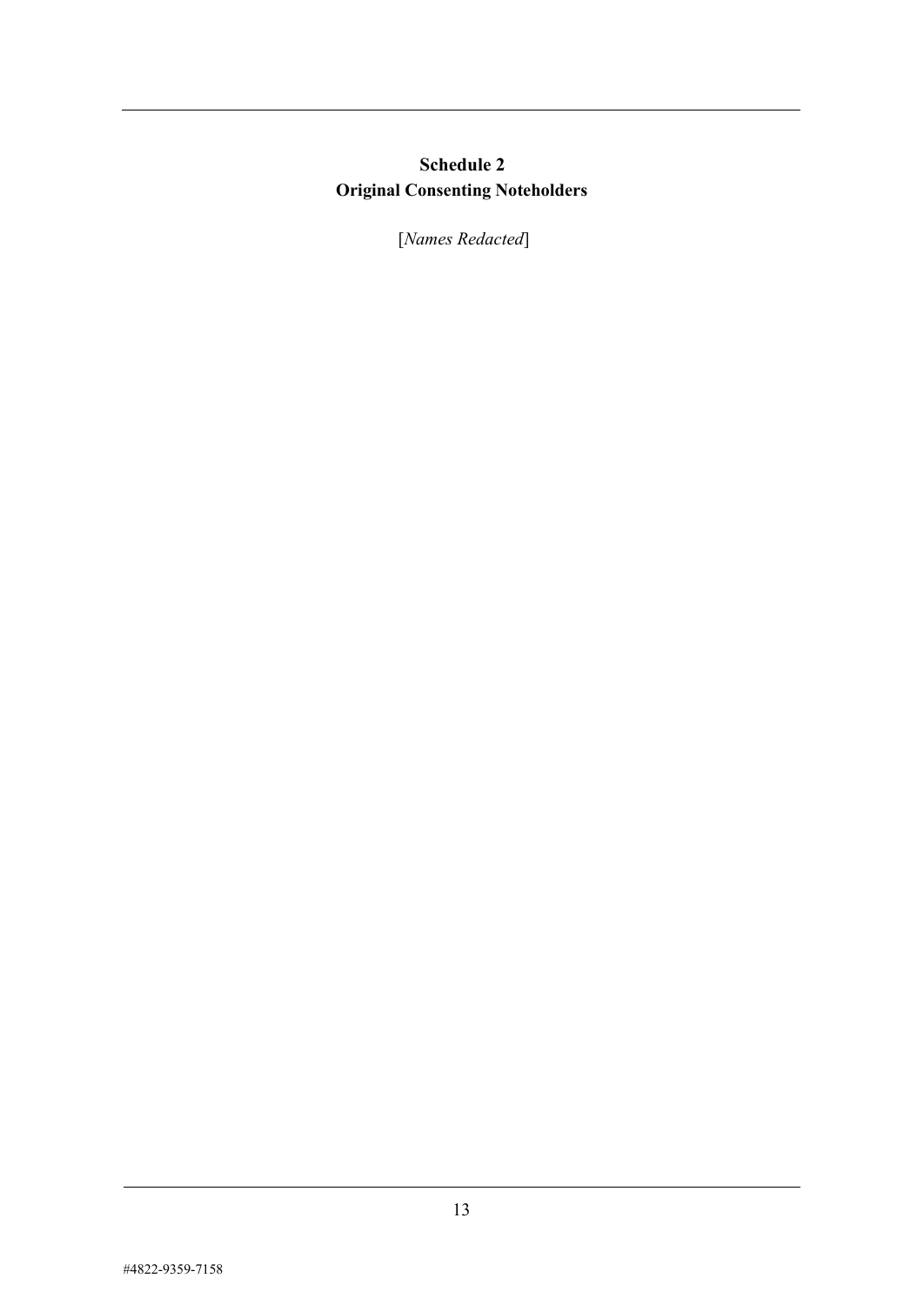# **Schedule 3 Original Supporting Shareholders**

[*Names Redacted*]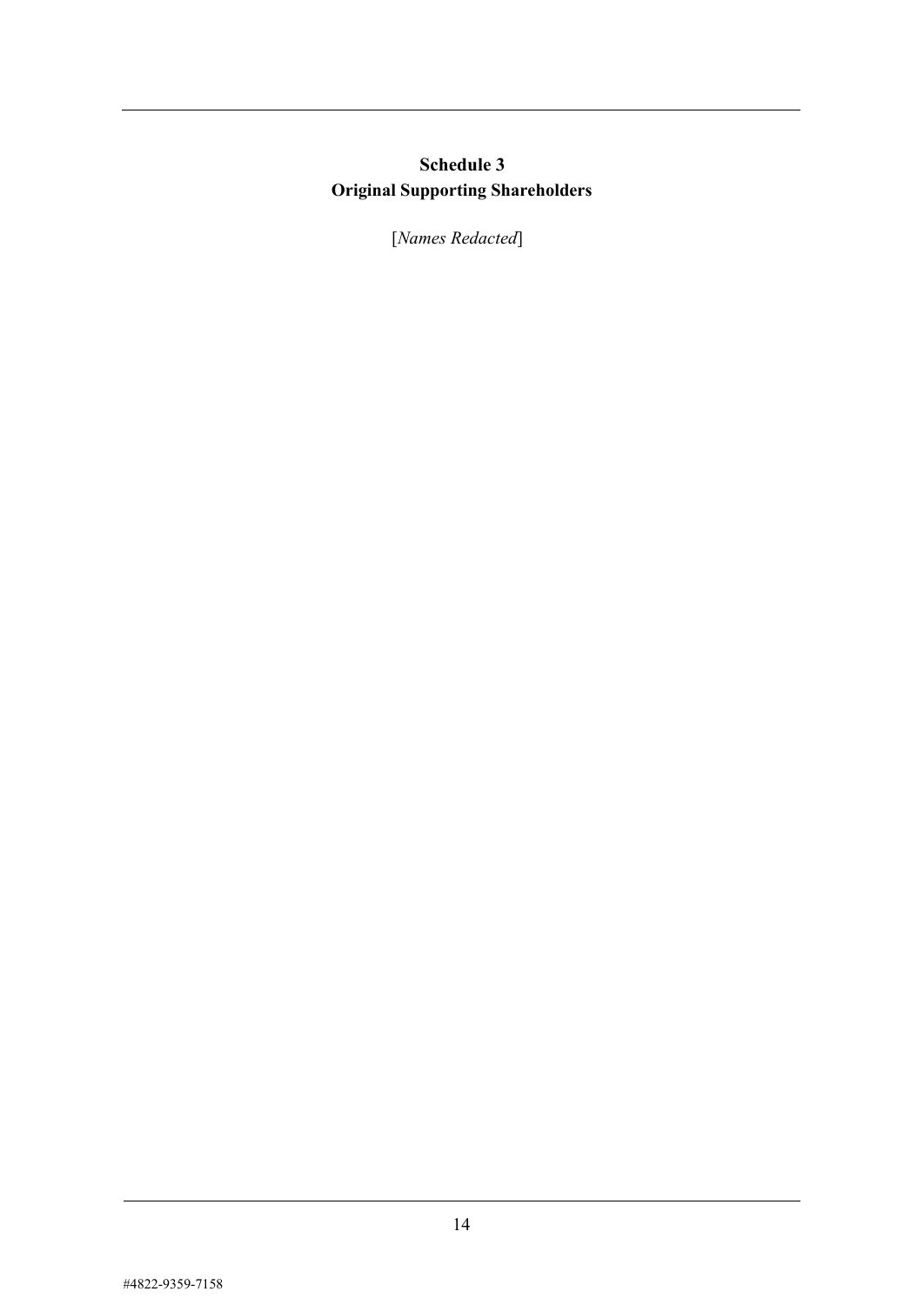## **Schedule 4**

## <span id="page-17-0"></span>**Form of Participating Creditor/Participating Company Party/Participating Shareholder Accession Deed**

From: [Participating Creditor/Participating Company Party/Participating Shareholder]

Dated:

Dear Sir/Madam

**DEED OF RELEASE dated [●] 2021 between, among others, Codere SA, the Original Consenting Noteholders, the Original Supporting Shareholders and the Original Company Parties (as each such term is defined therein) (the "Deed")** 

- 1. We refer to the Deed. This is an Accession Deed. Terms defined in the Deed have the same meaning in this Accession Deed unless given a different meaning in this Accession Deed.
- 2. We agree to become a [Participating Creditor] / [Participating Company Party] / [Participating Shareholder] and to be bound by the terms of the Deed as a [Participating Creditor] / [Participating Company Party] / [Participating Shareholder] pursuant to clause [\[5.1\]](#page-8-2) / [\[5.2\]](#page-8-3) / [\[5.3\]](#page-8-4) (*[Accessions](#page-8-1)*) of the Deed, and we undertake to perform all obligations expressed to be assumed by a [Participating Creditor] / [Participating Company Party] / [Participating Shareholder].
- 3. For the purposes of Clause [7](#page-9-4) (*[Notices](#page-9-4)*) of the Deed, a notice to [Participating Creditor] / [Participating Company Party] / [Participating Shareholder] shall be sent to the following address and for the attention of those persons set out below:

| Address:   | $  \bullet  $ |
|------------|---------------|
| Email:     | $  \bullet  $ |
| Attention: | $  \bullet  $ |

4. This Accession Deed and all non-contractual or other obligations arising out of or in connection with it are governed by English law.